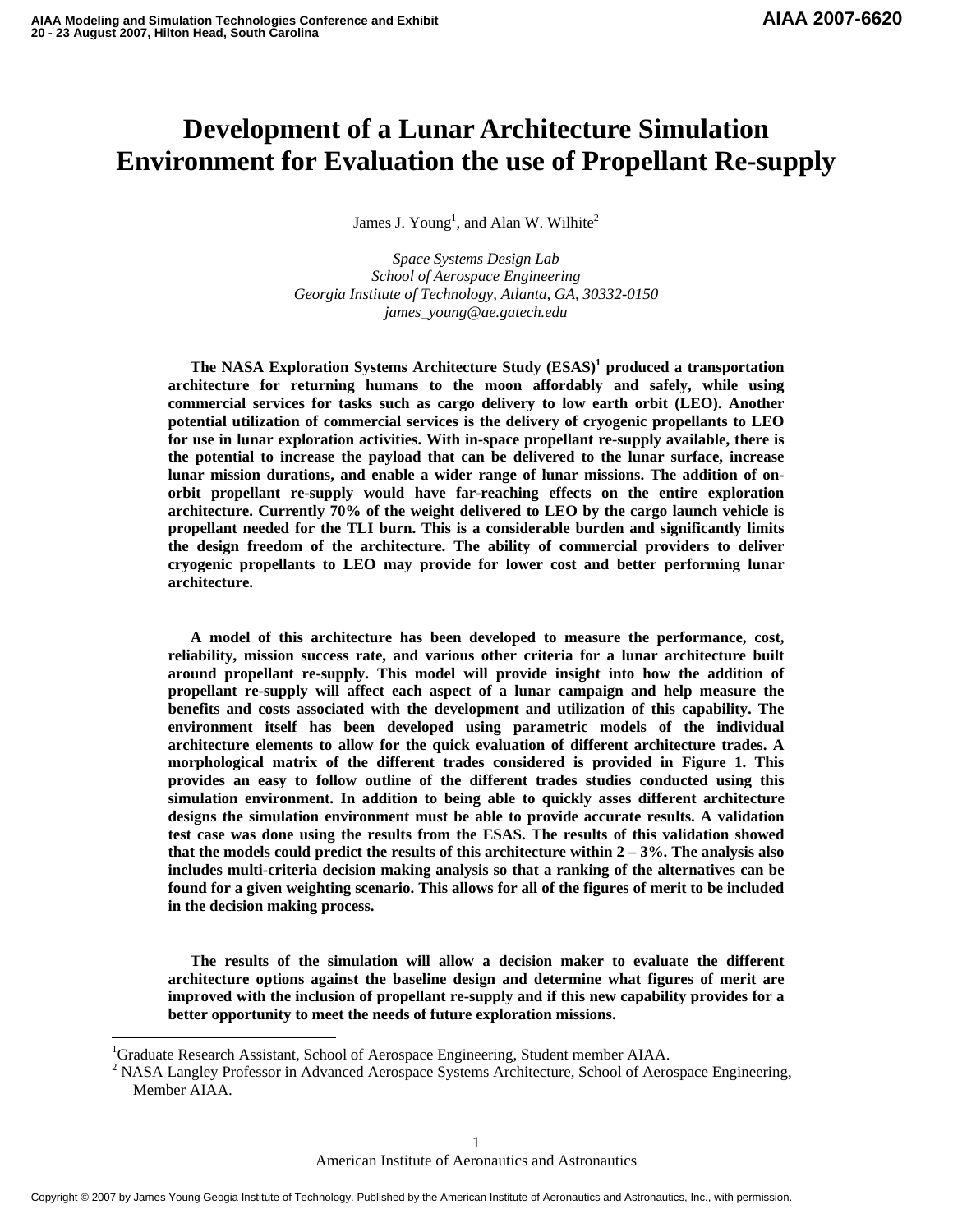# **Nomenclature**

| $=$ | <b>Exploration Systems Architecture Study</b> |
|-----|-----------------------------------------------|
| $=$ | Cargo Assist Launch Vehicle                   |
| $=$ | Crew Launch Vehicle                           |
| $=$ | Service Module                                |
| $=$ | <b>Crew Exploration Vehicle</b>               |
| $=$ | Lunar Surface Access Module                   |
| $=$ | Figure of Merit                               |
|     | $=$ Ascent Stage                              |
|     | $=$ Descent Stage                             |
|     | $=$ Trans Lunar Injection                     |
| $=$ | Lunar Orbital Insertion                       |
| $=$ | In-situ Resource Utilization                  |
|     | $=$ Zero-boil-off                             |
| $=$ | Multi-layer Insulation                        |
| $=$ | <b>Space Transportation System</b>            |
| $=$ | Life Cycle Cost                               |
| $=$ | <b>Loss of Mission</b>                        |
|     | $NAFCOM = NASA Air Force Cost Model$          |
|     | $=$ Cost Estimating Relationships             |
|     |                                               |

# **I. Introduction**

n 2004 President Bush addressed the nation and presented NASA plan to further space exploration. The vision for In 2004 President Bush addressed the nation and presented NASA plan to further space exploration. The vision for space exploration included the completion of the International Space Station, the retirement of the Space Shu the development of a crew exploration vehicle, and the return of humans to the moon by no later than 2020. The Exploration System Architecture Study team was establish to develop the baseline architecture that NASA would use to return humans to the moon. A general description of the architecture established during this study is provided in Figure 1. There are six main vehicle elements in this architecture: A Crew Launch Vehicle (CLV), a Cargo Launch Vehicle (CaLV), a Earth Departure Stage (EDS), a Lunar Surface Access Module (LSAM), a Crew Exploration Vehicle (CEV), and a Service Module (SM). A more detailed description of each elements can be found in Ref. 1. The architecture was designed using heritage space components where possible to help improve the overall cost and reliability.



**Figure 1. ESAS Baseline Architecture.**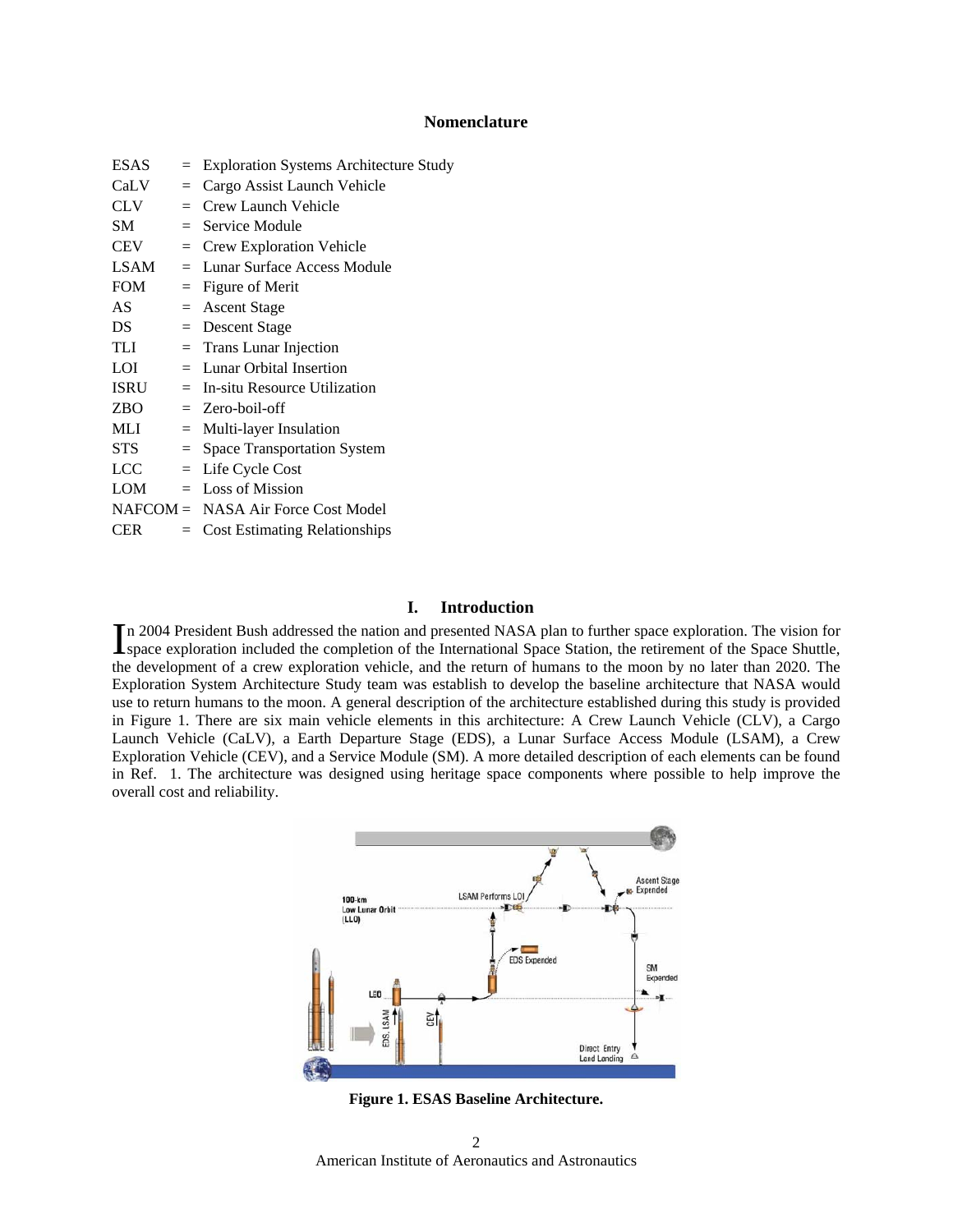The design of the architecture focuses on maintaining a high level of crew safety while meeting the requirements of the lunar mission. This was the main driver in the development of a two launch solution, where crew and cargo are delivered to LEO separately. In addition to this the architecture has the capability to return to Earth at any point during the mission, and is required to maintain a long term stay in LEO before lunar transfer. These among many other requirements have put a strain on the design of the architecture specifically on the design of the launch vehicles and lunar lander. The CaLV is close to exceeding the physical limitation that can be manufactured with the current facilities and there is still question as to whether it can meet the performance requirements of the lunar architecture. When one considers the mass growth of historical systems<sup>2</sup> from concept to final production it is not difficult to imagine that the architecture elements will see considerable mass growth, especially the lunar lander which has very little historical evidence to rely on, and this could push the design up against their physical limitations.

The largest burden on the architecture is the delivery of the in-space propellant from the Earth's surface. This propellant makes up currently between 85 – 90% of the total payload delivered to LEO via the CaLV. If this could be augmented by another delivery option then improvements in both the LEO and lunar surface payload capabilities could be achieved as well as a reduction the overall life cycle cost of the campaign. The focus of this work will be to investigate the use of on-orbit propellant re-fueling strategies and how they could effect the design of the lunar architecture. The architecture will be evaluated against the baseline design using a set of five figures of merit (FOM) that include: Mission Success, Effectiveness, Extensibility, Risk, and Affordability. These will help to characterize the effects of re-fueling on the architecture and will also aid in establishing the propellant delivery cost that will enable to use of propellant re-fueling on future exploration missions.

The work presented in this paper will focus on the development of a simulation environment that has been developed to help investigate a series of architectures trades that utilize propellant re-fueling. The use of this simulation environment helps to increase the size of the trade space that can be considered. It also provides a more efficient means of running Monte Carlo analysis thus allowing design uncertainty to be considered in the analysis.

# **II. On Orbit Propellant Re-fueling**

The concept of in-space propellant re-supply has been around since the 1960's when the air force began investigating how its aircraft re-fueling techniques could be applied to in-space operations<sup>3</sup>. The idea behind propellant re-supply is that a vehicle can gain better overall performance and lower cost if it does not need to carry all of its propellant from the start of the mission. Aircraft have been using this concept since the  $1920$ 's  $4$ . In this case long range cargo aircraft such as the KC-135 are able to re-fuel short ranger fighters. This greatly increasing the range of the fighter aircraft allowing them to perform a wider range of missions. This same concept can be applied to space exploration missions. In this case the propellant required for in-space operations is delivered to LEO or some other destination and stored in an orbiting propellant depot. The propellant can then be transferred to any of the in-space vehicles greatly reducing the payload requirements on the architecture. This however does add additional cost to the architecture.

There have been various concept level studies performed over the  $40 - 50$  years that investigate the use of propellant re-fueling and its impact on exploration architectures. These studies have generally focused on its implementation in lunar and Mars exploration missions.<sup> $(5,6,7)$ </sup> The use of on-orbit re-fueling has always offered the possibility of greatly improving the payload capability for these missions, but the cost of delivering propellant to LEO has generally been considered to costly to make these architectures economically viable. In much of the previous work little has been focused on how the propellant will be delivered to LEO, and it is generally assumed that this will occur via the same launch vehicle that delivers the crew and cargo to LEO. These vehicles generally have a large launch cost associated with them and therefore would result in a high propellant delivery cost. It is more likely that the use of a low cost commercial launch vehicle would be the only means of achieving a low enough launch cost to make propellant re-fueling a viable addition to exploration architectures. One of the main goals of this work is to determine the required launch price that propellant re-fueling that would need to be achieved.

Below you will find two example cases from the literature where propellant re-fueling has been implemented into exploration architectures. Example #1 uses propellants delivered from the Earth's surface, while Example #2 uses lunar surface propellants.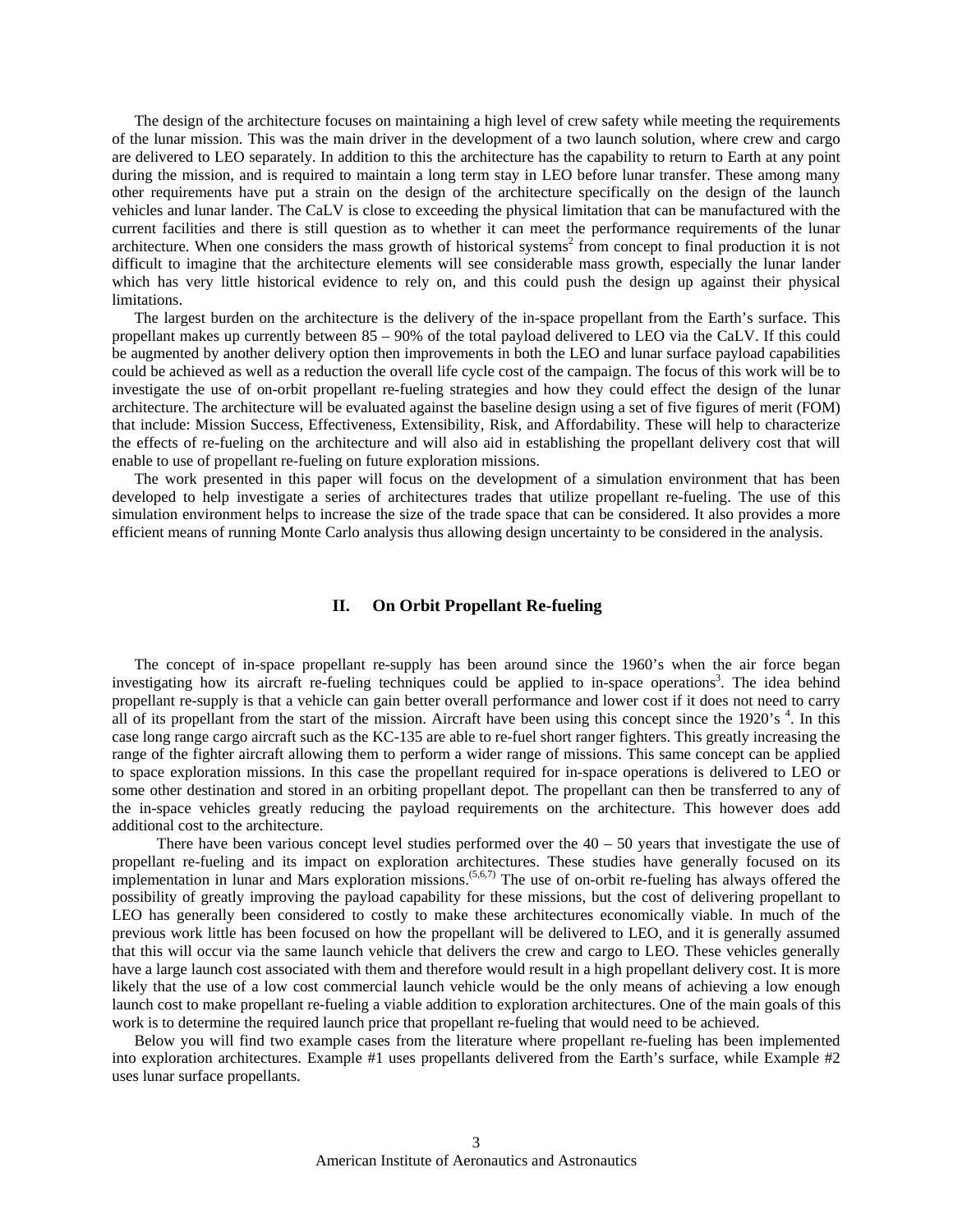# A. **Example**  $#1$  – Shuttle-C and  $ISS<sup>5</sup>$

The study performed by Cady suggest the use of the Space Transportation System (STS) and the derivative STS-C to deliver crew and cargo to LEO and the ISS is used as the propellant transfer node. In this case the ISS is expanded to included a series of propellant storage units that are able to store enough propellant to perform the TLI maneuver. This provides for a simpler depot design as some of the ISS sub-systems could be used to operate the depot. A re-usable TLI stage is aslo designed that is capable of docking and receiving propellant from the ISS. The trade off here is whether the cost saving of the re-usable TLI stage is outweighed by the additional cost of delivering propellant. This work also investigated the possible benefits of tank swapping instead for propellant transfer. The presented a case where propellant re-fueling may benefit the design of a lunar architecture. The author however failed to demonstrate what the overall benefit would be for developing and utilizing LEO re-fueling techniques. In fact the author didn't provide any evidence to illustrate that the implementation of on-orbit re-fueling would provide a better architecture design then one without it. It was assumed that the use of propellant re-fueling must improve the design of the lunar architecture.



**Figure 2. Lunar Architecture Concept of Operations** 

# **B. Example #2** – Re-usable Launch Systems and Lunar Surface Propellant<sup>6</sup>

Koelle, in his paper "Lunar Space Transportation System Options" proposed three options where propellant refueling could benefit lunar exploration missions, these are outlined in Figure 3. Option one and two utilize lunar surface propellants which are stored in a propellant depot located in LLO and only provide the Earth return propellants. The third option utilizes a Single Stage to Orbit (SSTO) vehicle that docks with a re-supply depot in LEO before continuing on to the lunar surface, it also utilizes propellants obtained from the lunar surface. Earth delivered propellants were not considered in any of these cases. The author provides evidence that the use of a refueling can possible provide a greater payload capability at a lower life cycle cost. It is however difficult to separate the benefits provided from re-fueling and those obtained from the different architecture configurations. The author points out that further investigation is required to establish the true benefit that re-fueling would have on the design of a lunar architecture.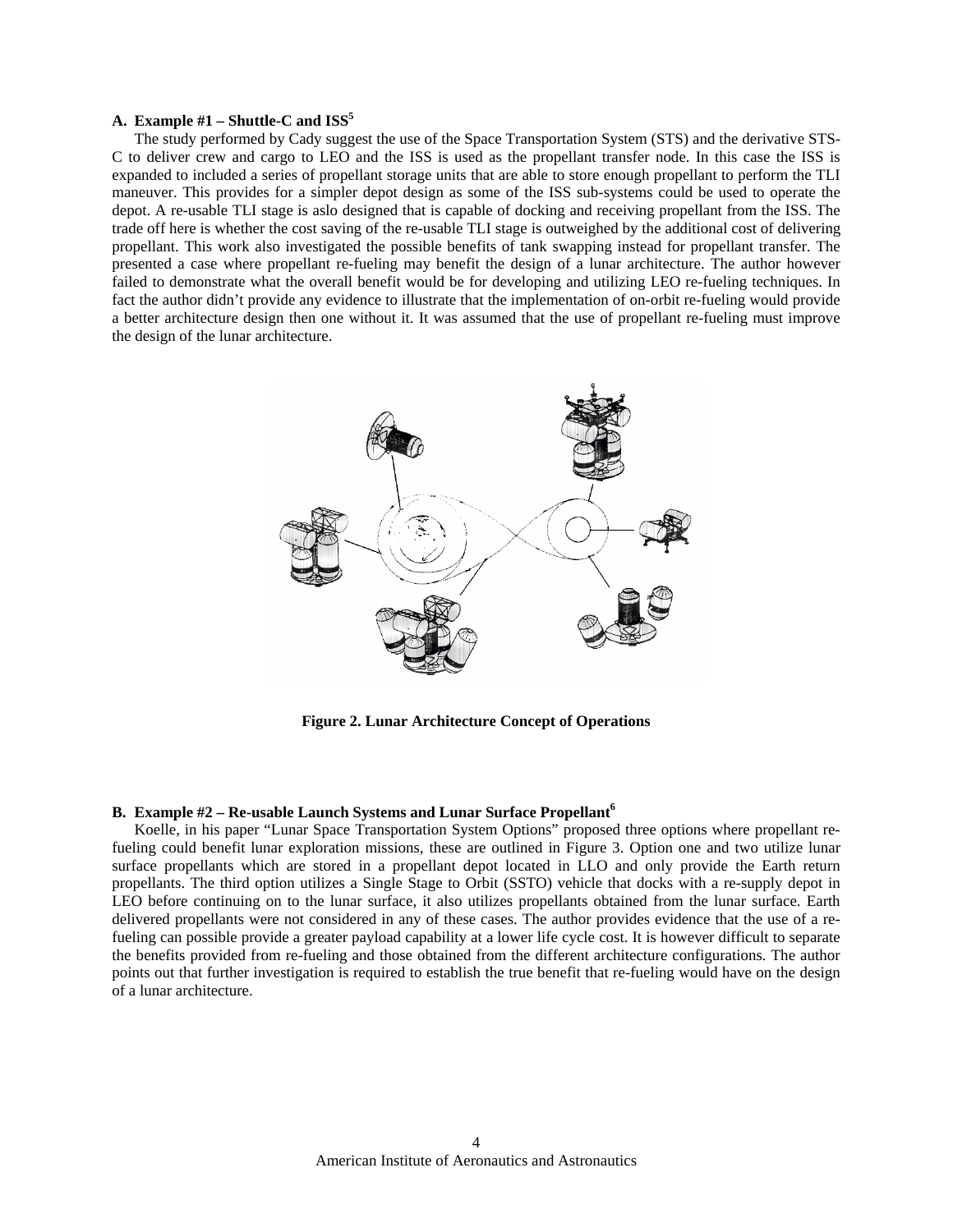

**Figure 3: Lunar Transportation System Options** 

These are two typical examples from the literature on how propellant re-fueling could be implemented into an exploration architecture, in this case both are for a lunar missions. Much of the work that has been done in this area provides an incomplete analysis of the impact of propellant re-fueling and provides little to no evidence as to whether or not propellant re-fueling is the right solution for future exploration. The work in this study hopes to augment the work that has been done to date by applying this concept to a relevant architecture design, increase the design space to include more design choices effected by re-fueling, provide a quantitative measure as to the benefit that re-fueling may provide to the architecture, and determine the price point for propellant delivery. The remaining sections of this paper will outline the design space under consideration, discuss the methods for comparing the different designs and provide an initial look at the results from the architecture simulation.

# **III. Propellant Re-fueling Architecture Trade Space**

The simulation environment was developed to help automate the study of propellant re-fueling and its impact on the lunar architecture. An initial investigation of the problem established nine categories that when combined with propellant re-fueling could greatly impact the design of the architecture. These categories along with the individual design choices are provided in Figure 4. The design space does not include any specific configuration changes to the baseline design, except that the AS engine is allowed to vary between the four choices provided in Figure 4. It is assumed that the majority of the baseline architecture is fixed, and only changes that are specifically altered by refueling are considered. This allows for a more valuable comparison to be made between the baseline architecture and various re-fueling trade studies. The simulation can be run for almost any combinations of these variables. While all combinations of the different input variables are not compatible there is still in excess of 10,000 different designs that can be created. This is a very large set of data and would be difficult if not impossible to fully explore if each design had to be calculated manually. The use of an automated process allowed the design space to be greatly increased over what was possible is previous studies. The following is a detailed description of each design variables used in this study.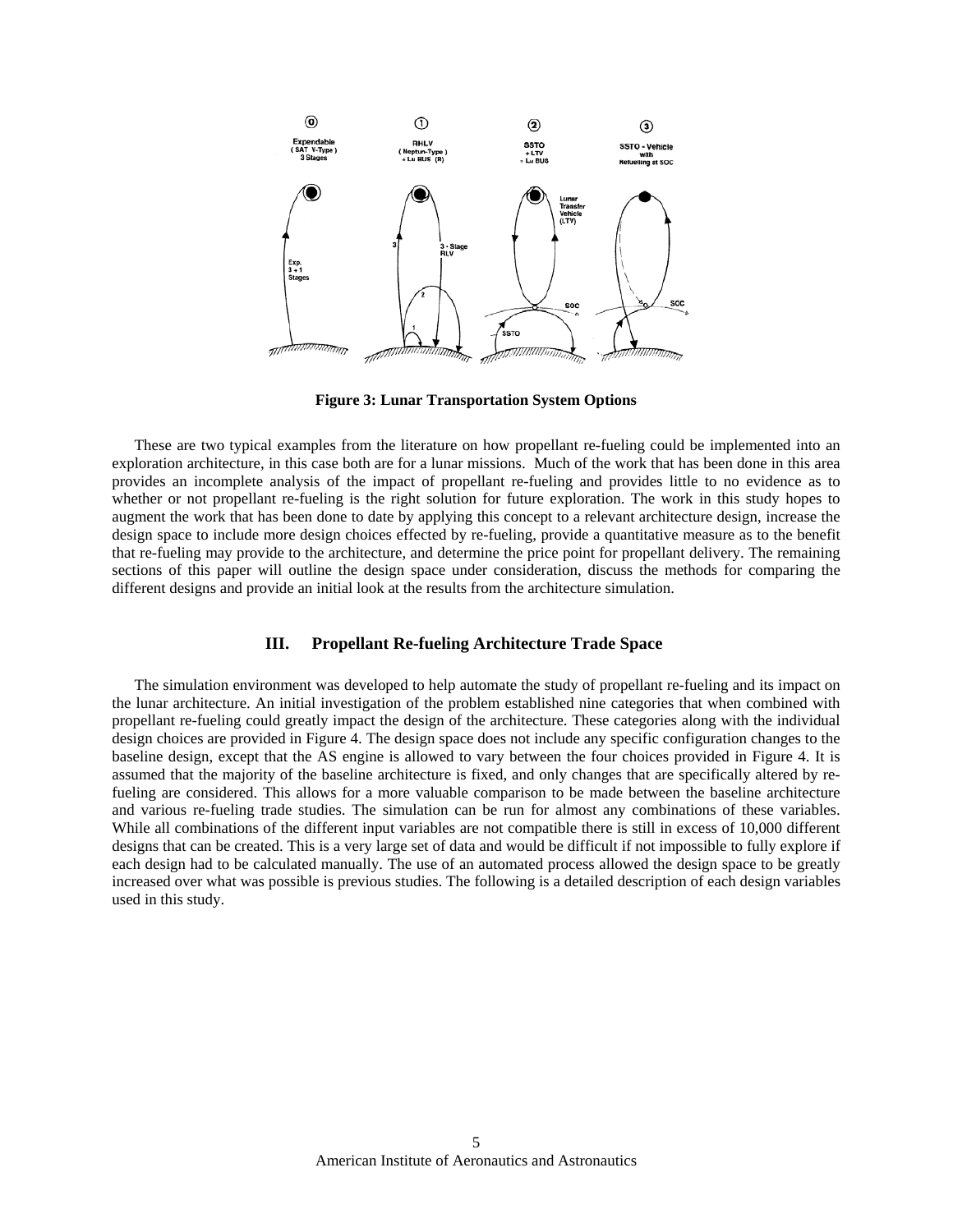| <b>Re-fueled Element</b>         | <b>EDS</b>       | <b>LSAM AS</b>            | <b>LSAM DS</b>                               | CLV 2 <sup>nd</sup> Stage | <b>SM</b>   |
|----------------------------------|------------------|---------------------------|----------------------------------------------|---------------------------|-------------|
| Propellant<br><b>Transferred</b> | LOX              | LH2                       | LOX/LH2                                      | LOX/CH4                   | LOX/LH2/CH4 |
| <b>LSAM Ascent</b><br>Propellant | $LOX/LH2$ (pump) | $LOX/LH2$ (pressure)      | LOX/CH4                                      | Hypergols                 |             |
| <b>Boil-off Mitigation</b>       | MLI              | Cryo-Cooler/MLI           | * Considered on EDS, LSAM<br>DS, and LSAM AS |                           |             |
| <b>LOI Burn Element</b>          | <b>EDS</b>       | <b>LSAM DS</b>            | CLV 2 <sup>nd</sup> Stage                    |                           |             |
| <b>TLI Burn Element</b>          | <b>EDS</b>       | CLV 2 <sup>nd</sup> Stage |                                              |                           |             |
| <b>LEO</b> Orbit Stay            | 15 days          | 95 days                   |                                              |                           |             |
| Re-fuel Boil-off<br>Propellant   | Yes              | No                        |                                              |                           |             |
| <b>Propellant Transfer</b>       | LEO Depot        | LLO Depot                 | Direct Transfer                              |                           |             |

#### **Figure 4. Trade Study Morphological Matrix**

#### **A. Re-fueled Element**

There are four possible architecture elements that can be re-fueled. These elements along with the propellant amount considered are provided in Table I. For the EDS the propellant that is re-fueled is either burned during ascent to increase the payload capability of the CaLV or it is removed to reduce the payload requirement on the launch vehicle helping to decrease it overall size. The propellant could also be removed and replaced with additional payload, this would keep the launch vehicles capability the same, but increases the amount of non-propellant payload that can be delivered. Each stage of the lander is considered separately and can either be re-fueled at 0% or 100% for each propellant type. The  $2^{nd}$  stage of the CLV is delivered to LEO with no propellant remaining, it therefore must be re-fueled completely if it is t perform the TLI maneuver.

| Vehicle                          |                         | Oxidizer<br>Fuel |              |                         |            |  |               |                |  |
|----------------------------------|-------------------------|------------------|--------------|-------------------------|------------|--|---------------|----------------|--|
| <b>EDS</b>                       | $0$ lbs<br>$15,000$ lbs |                  | $30,000$ lbs | $0$ lbs                 | 50,000 lbs |  | $100,000$ lbs |                |  |
| <b>LSAM AS</b>                   | 0%                      |                  | 100%         |                         | 0%         |  |               | 100\%          |  |
| <b>LSAM DS</b>                   | 0%                      |                  |              | 100%                    | 0%         |  |               | 100\%          |  |
| $2nd$ Stage CLV                  |                         |                  |              | ж.<br>$\sim$ 33,000 lbs |            |  |               | $~197,000$ lbs |  |
| ** Total Required TLI Propellant |                         |                  |              |                         |            |  |               |                |  |

**Table I. Re-fueled Elements and Quantities.** 

**B. Propellant Transferred** 

The architecture utilizes a series of different propellant combinations on each of the individual elements. Only three of these propellants were considered for re-fueling. Though different combinations of these propellants were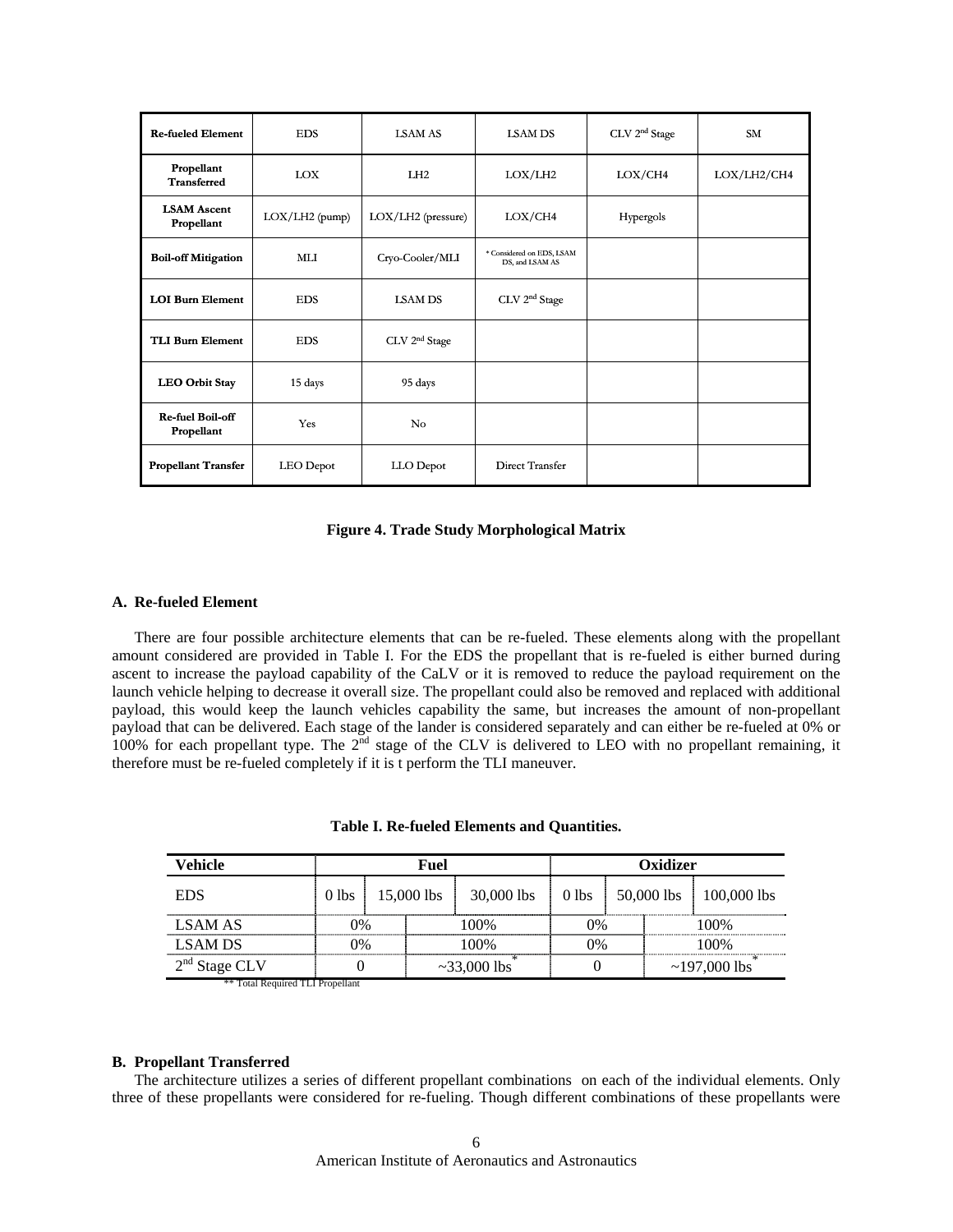investigated. The possible propellant combination that were considered are provided in Table II. It was expected that each of these combination would provide a unique understanding as to the effect of re-fueling on the architecture.

| <b>Propellant Combination</b> | <b>Element Considered</b> |
|-------------------------------|---------------------------|
| $\alpha x$                    | EDS, AS, DS               |
|                               | EDS, AS, DS               |
| LOX/LH2                       | EDS, AS, DS, CLV          |
| LOX/CH4                       |                           |
| LOX/LH2/CH4                   |                           |

#### **Table II. Propellant Combinations Considered.**

#### **C. LSAM Ascent Propellant**

The LASM ascent engine is the only propulsion system allowed to change during this study. There are currently four propulsion systems being considered for use on the AS. The first is the use of NTO/MMH (Hypergols). These engines have the lowest performance of any of the engines considered, but they would required limited development and have no significant propellant boil-off. The second engine being considered in a LOX/CH4 engine. This engine would require the most advanced development work, but a higher performance can be achieve over that of Hypergols with a much lower boil-off rate then a LOX/LH2 system. This engine could also be more easily adapted to a Mars mission where ISRU may be required. The final two engines are LOX/LH2 systems, both pressure and pump feed engines are considered. The Pump feed engine has a higher overall performance, but is considered a riskier system because of the additional complexity involved. These systems have the highest propellant boil-off because of the high boil-off rate of hydrogen. The propulsion system on the CaLV, CLV and DS are considered to be finalized and will remain fixed to the baseline design.

#### **D. Boil-off Mitigation Methods**

Boil-off mitigation is the method used to reduce or eliminate the propellant boil-off from the storage tanks. Two mitigation systems are considered in this study. The first is MLI blankets, in this case the propellant is maintained at a lower temperature by insulating the propellant from the outside environment. This is a relatively simple system that is currently used in space system today. This system only limits the boil-off and can not eliminate it completely. The second system is cryo-coolers/MLI, in this case the cryo-coolers actively remove heat from the tanks keeping the propellant at a constant temperature. A small number of MLI blankets is also use to reduce the heat that the cryocoolers must remove from the system. This system can be design to eliminate the boil-off completely. In this study it is assumes that the cryo-cooler system achieves ZBO. Cryo-coolers tend to be a better option for longer duration missions where substantial boil-off can occur. The simulation has the option to put either system on the each of the elements that store propellant for use during the mission. Since each elements carries propellant for different time frames each favors the selection of a different mitigation option.

#### **E. Trans-lunar Injection Maneuver**

In the baseline architecture the TLI maneuver is performed by the EDS. This was done to utilize the storage capacity and engine already design for the ascent phase of the mission. The upper stage of the CLV also has the propellant storage capacity and the high thrust engine to perform this maneuver. However, in the baseline design this stage does not have the available propellant once reaching LEO. If this stage was re-fueled once in LEO then it has the capability to provide the delta-V for this maneuver. The upper stage of the CLV can transfer in excess of 300,000 lb to LLO if completely re-fueled. If this could be accomplished it would greatly reduce the payload requirement on the CaLV, reducing its size and total cost.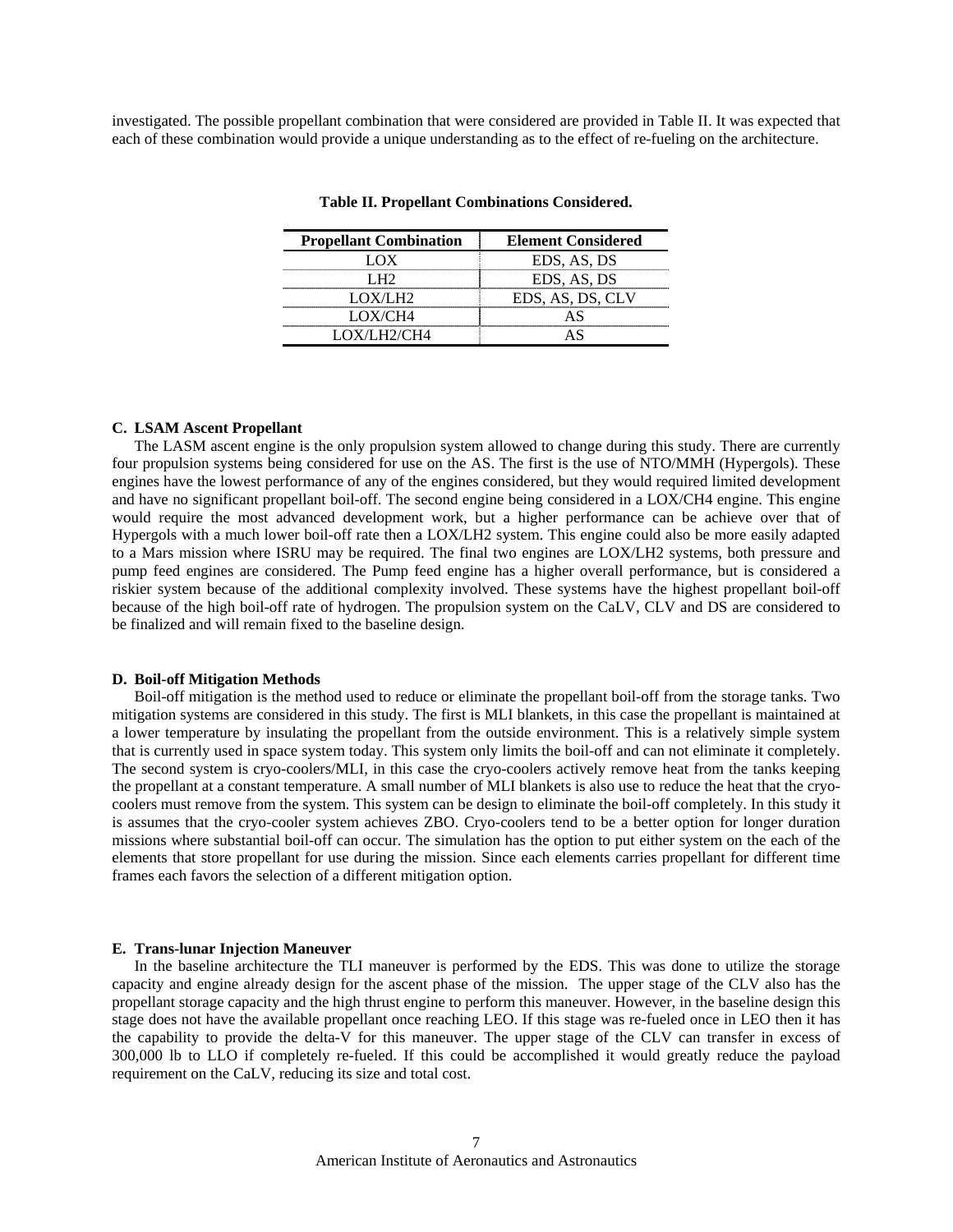# **F. Lunar Orbit Insertion Maneuver**

In the baseline architecture the LOI maneuver is performed by the DS of the lunar lander. This requires an increased dry weight to be carried down to the lunar surface that is not used during the lunar mission. It would be a more optimal lander design to have the LOI maneuver performed by another vehicle in the architecture. This maneuver could be performed by either the EDS or upper stage of the CLV, and could lead to as much as a 40% reduction in the gross weight of the DS. Improvements in the gross weight of the lander can have a substantial trickle down effect on the rest of the architecture.

### **G. Re-fuel Propellant Boil-off and LEO Orbital Stay**

One of the major concerns with the two launch architecture is that there may be delays that occur that push back the launch of the second vehicle. This can lead to substantial propellant boil-off or the need for large cryo-cooler systems on the EDS. If the time between the launch of the CaLV and CLV exceed the design limits of the EDS the mission may need to be scrapped. This would be a complete loss of the EDS and LSAM a very high cost to pay. The simulation can design the EDS for either a 15 or 95 day stay in LEO. The 95 day requirement puts a heavier burden on the design of the CaLV but provides the highest chance for a successful mission. The 15 day mission design could experience considerable mission delay cost over the life of the campaign. A simulation of the two launch solution shows that only about 75-80% of the missions could launch both vehicles with in the 15 day requirement verses an over 95% success for the 95 day design.

 The in-space elements (EDS and LSAM) can be designed to carry only the required mission propellant. In this case the boiled-off propellant would be provided to these elements after the CLV has launched and the architecture is ready for lunar transfer. This would eliminate any loss of mission due to delay in the CLV. This is a relatively small amount of propellant, but would have the potential to save billions of dollars is mission delay cost.

#### **H. On-orbit Re-fueling Location and Method**

There are two decisions that need to be made when deciding how the propellant transfer should be handled. Where will the transfer take place and from where is the propellant transferred. In the first case there are two options that are considered here though there are others options that have been discussed in previous studies. The transfer can either take place in LEO or LLO. When using a LLO transfer much of the trade space discussed above is eliminated, thought it could make a much greater use of lunar resources. The second aspect of the design is how the propellant is transferred. There are two options considered here. The first is through the use of a propellant depot which stores the propellant for long periods of time in a orbital storage facility. The second case is the use of a direct transfer where the delivery vehicle directly transfer propellant to each element. The second case requires an additional scheduling requirement as the delivery of propellant must occur on the same schedule as the launch of the lunar architecture elements. There are four possible categories here, but it is likely that direct lunar transfer will be eliminated based on its impractically.

# **IV. Simulation Environment**

The lunar architecture propellant re-fueling simulation environment was developed using the ModelCenter<sup>8</sup> integration frame work developed by Phoenix Integration. ModelCenter is a commercially availiable software that provides a simple to use architecture for passing information between different analysis models. In this case the models have been developed using Excel©, but any software application could have been used. The ability to automatically pass information between the different models greatly reduces the time required to run each simulation. In fact after an initial setup any number of simulations can be run without any human interaction. A illustration of this environment is provided in Figure 5. There are six analysis models and one simulation controller.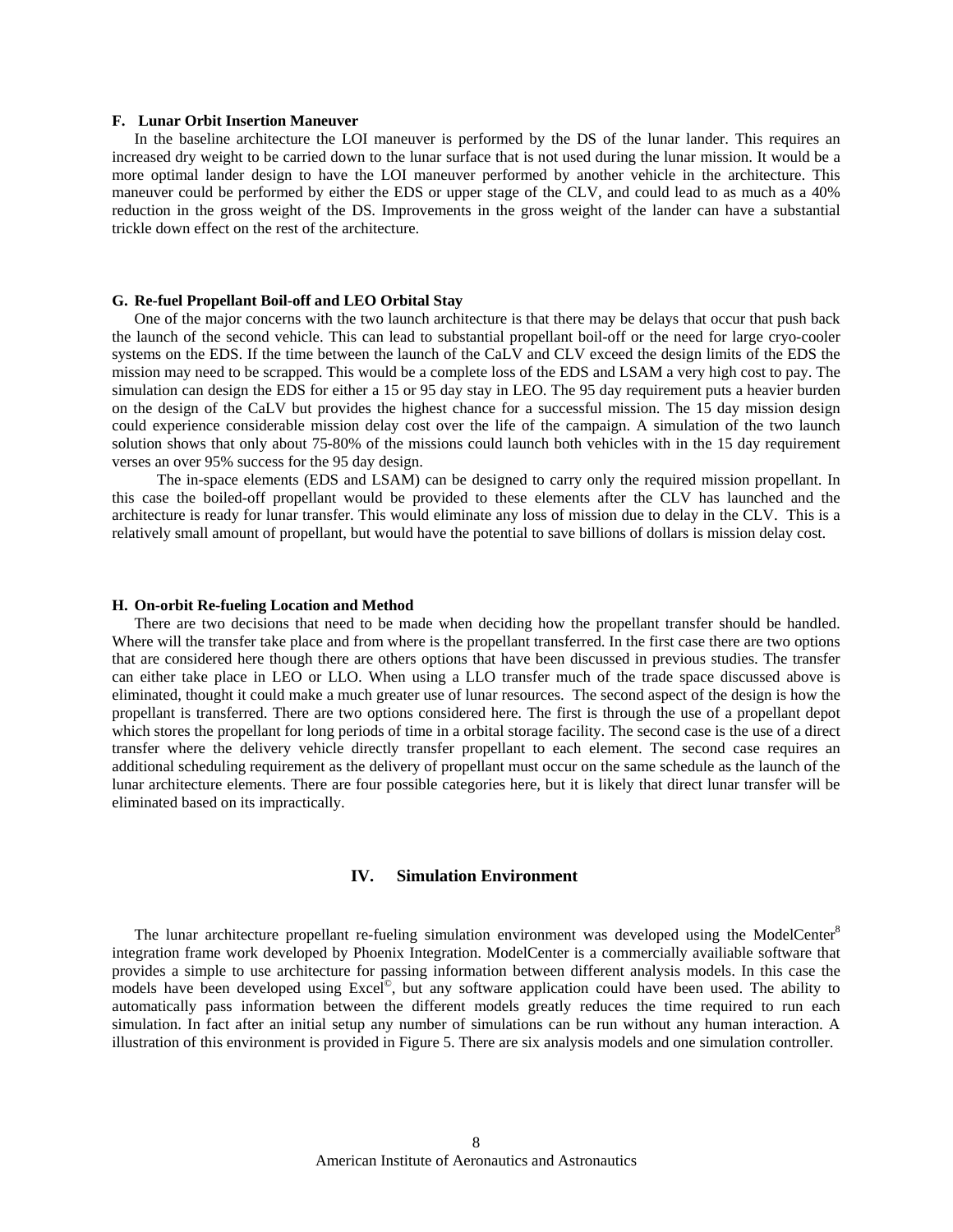

**Figure 5. Lunar Architecture Simulation Environment** 

The simulation runs from the top left to bottom right and passes information between the models signified by a black dot. The passing of information between the Launch\_Vehicle and Lunar\_Lander can be switched depending on how the architecture is to be design. In one case the launch vehicle is designed to deliver specific payload to LEO and the lander is sized based on this delivered weight. In the second case the lander is sized and the CaLV is design to deliver a lander of this gross weight. The controller in the top left is the link between the design and the simulation. It provides the I/O between the user and the simulation. To familiarize the reader with the details behind each analysis a decryption is provided.

#### **A. Launch\_Vehicle**

The launch vehicle uses a parametric design to scale the size of the vehicle depending on its configuration and mission. Historical mass estimating relationships (MER) are used to estimate the dry weight of the vehicle. These MERs have been calibrated to provide the same results as provided in the ESAS final report. In this design most of the input design variables are fixed to that of the CaLV limiting the design changes to only those associated with propellant re-fueling. The engine type, number of engines and stage configuration all remain fixed. A validation of this design against the baseline CaLV can be found in Reference 9, the results from this validation show that the dry weight, gross weight, and payload capability are all within 5% of the baseline design.

In order to simplify the design and speed up the simulation the models utilizes a response surface to approximate the changes in configuration, aerodynamics and the trajectory, these are the first three components of the design structure for the model shown in Figure 6. The use of this approximation is part of the validation that was done to match the results for the CaLV, so there is a high level of confidence in the use of this approximation.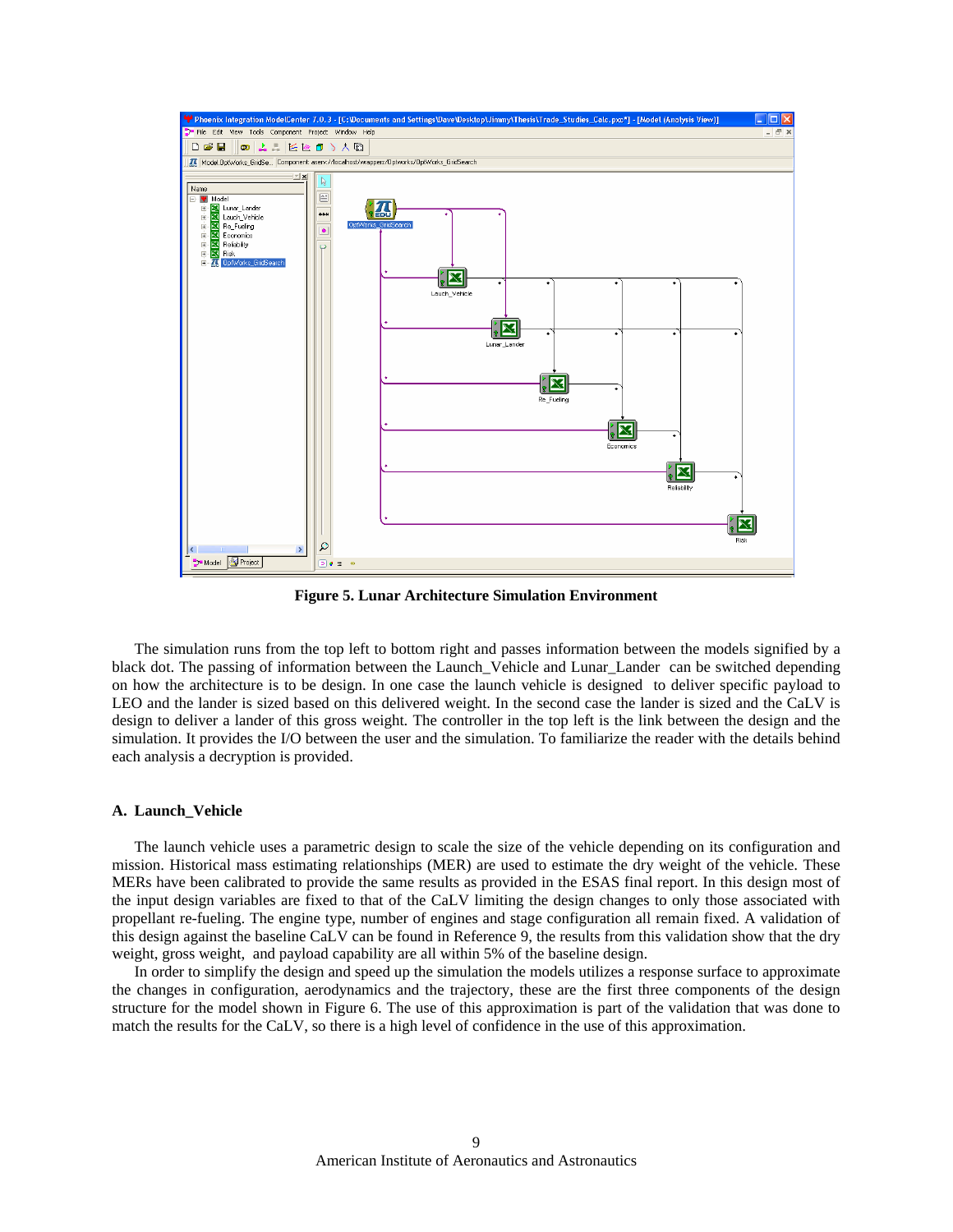

**Figure 6. Launch Vehicle Design Structure Matrix** 

The design of the launch vehicle can be sized by two methods, in both cases the TLI propellant is provided to the launch vehicle once it arrives in LEO. In case #1 the size of the launch vehicle is allowed to decrease as it must only deliver the lander and not the additional 230,000 lbs of TLI propellant. Case #2 increases the burn of the  $2<sup>nd</sup>$  stage to include the TLI propellant, this increases the overall payload capability of the launch vehicle.

#### **B. Lunar\_Lander**

The lunar lander also uses a parametric design to scale the size of the vehicle based on the input configuration and mission type. The results from this model were also verified against the baseline ESAS LSAM, and can also be found in Reference 9. There is no aerodynamics model needed for this design and the trajectory is done using simple delta-V approximations taken from the ESAS final report. The model is able to design for various engine configurations and propellant types. The DS engine system remains constant, but the AS engine is allowed to vary between four engine types. The engine is defined by the ISP, thrust, T/W<sub>e</sub>, expansion ratio and propellant type. This allows almost any engine to be designed and used on the lander.

#### **Re\_Fueling**

The re-fueling module estimates the cost of providing propellant to LEO and sizes the propellant storage and transfer systems needed to provide propellant to the individual architecture element. In order to determine the cost of propellant delivery the model runs a simulation that determines the numbers of launches required to provide the total propellant for a given mission. This is dependent on the capability and reliability of the launch vehicle and the propellant required for the mission. The simulation accounts for the fact that a launch failure may occur during any launch and assumes that the cost of a failure is just the loss of that vehicle. The total cost of delivery can then be calculated based on the launch cost and the total number of launches required for the given vehicle. Monte Carlo analysis is also used in this module to account for the uncertainty in the cost and reliability of each launch vehicle. A 90% confidence value is used in determining the propellant delivery cost.

The propellant transfer system mainly focuses on the design of a propellant depot capable of long term propellant storage. The depot is designed to scale the size of the system based on the propellant required for a given mission. The model includes design of the structure and storage tanks, power systems, docking mechanism, maneuvering system and cryo-coolers. The model determines the overall dimensions of the system and the total cost to deploy the depot, more information on this model can be found in Reference 10, several additions have been made to this design since this paper was published, but the basis function has remained the same. This information is then passed to the economics model for use in calculating the total life cycle cost (LCC) of re-fueling the architecture.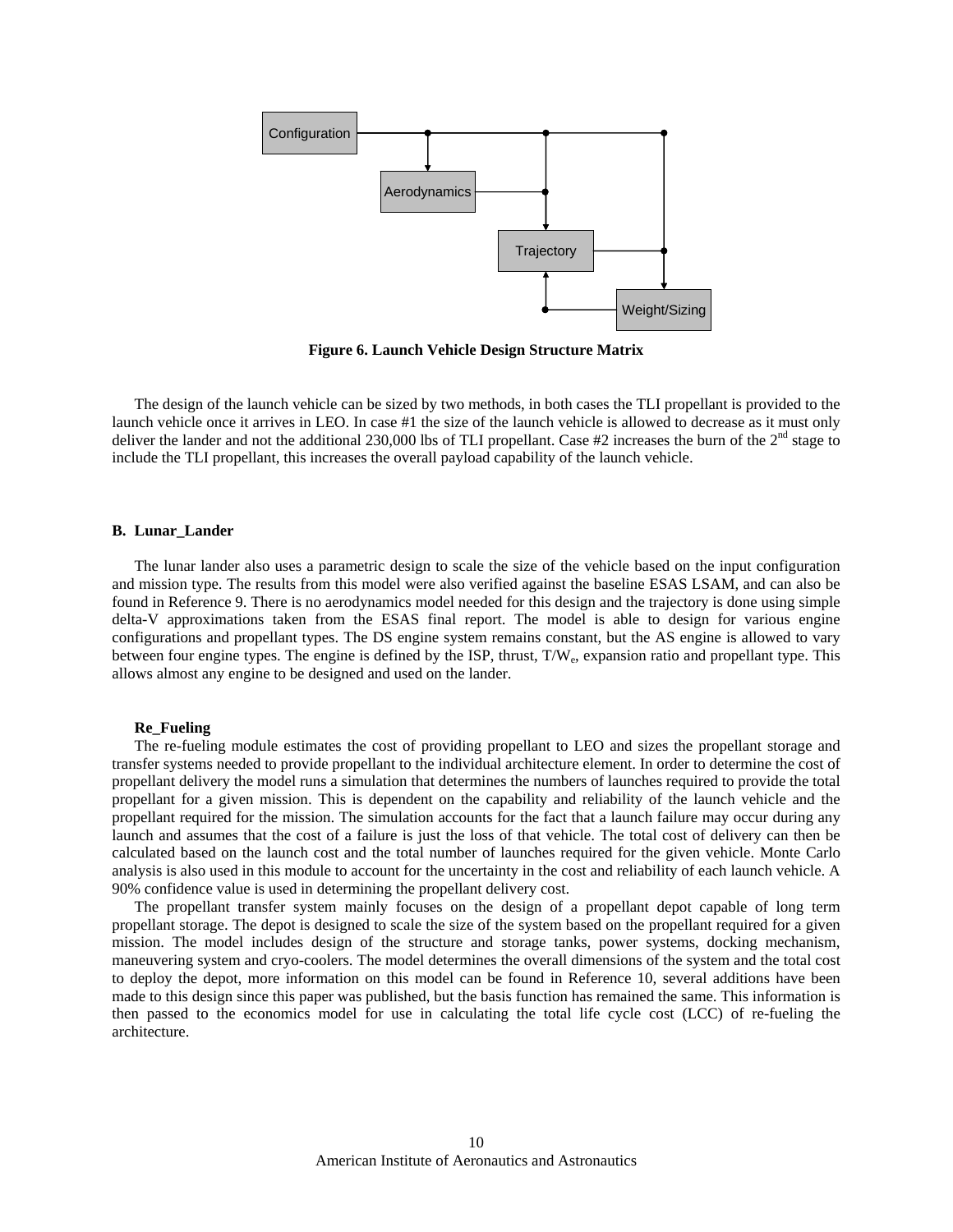# **C. Economics**

The Economics module calculates the entire LCC of the lunar architecture. This includes the development cost of the different architecture elements, the yearly operating cost of each lunar mission, the cost of delivering propellant to the architecture and any cost associated with a loss of missions (LOM). The development and production cost are calculated using historical weight based cost estimating relationships (CERs) obtained form the NASA Air Force Cost Model (NAFCOM) and therefore are a function of the individual architecture elements. Monte Carlo analysis is again used to take into account the high level of uncertainty associated with all economic predictions. Distribution are put on the estimates for development, production, and operating cost. A 90% confidence value is used to represent the total LCC of the lunar campaign.

A secondary aspect of this model is to determine the chance that the mission is delayed or scrubbed because the delay in launching the CLV exceeds the design of the EDS. A plot of the probability of a successful launch based on the designed LEO stay time is provided in Figure 7. The 15 day design was selected to be just before the large drop off see in this figure, but has a significantly lower probability of success than the 95 day design. Monte Carlo is again used to simulate the effect that these probabilities will have on the overall LLC of the campaign.



**Figure 7. Probability of a Successful Mission Based on 2-Launch Architecture** 

#### **D. Reliability**

The reliability module calculates the overall LOM for the lunar architecture. The model uses fault tree analysis similar to that used to determine the LOM for the Apollo lunar missions. There are six phases of the architecture that are used to determine the overall reliability. These phases are: the launch of the CaLV and CLV to LEO, Earth orbit operations, propellant re-fueling, lunar transfer, lunar orbit operations, and lunar mission. The equation used for this calculation is provided in Equation 1. A dynamically changing reliability model<sup>11</sup> is used to determine the reliability of the CaLV and lunar lander based on the information received from the previous modules. The reliability of the CLV is taken from ESAS final repot and held constant at 1/433. The remaining phases use the data from the Apollo Mission Mode Study<sup>12</sup>. Since it is difficult to determine the actual reliability values Monte Carlo analysis was again used to help eliminate some of the uncertainty in this calculation. A calculation of the reliability is also made where the Apollo reliability assumptions are increased by a factor of 10.

$$
LOM = [RCalV * RCLV] * REOO * RRe-fueling * RTLI * RLOO * RLander
$$
 Equ. 1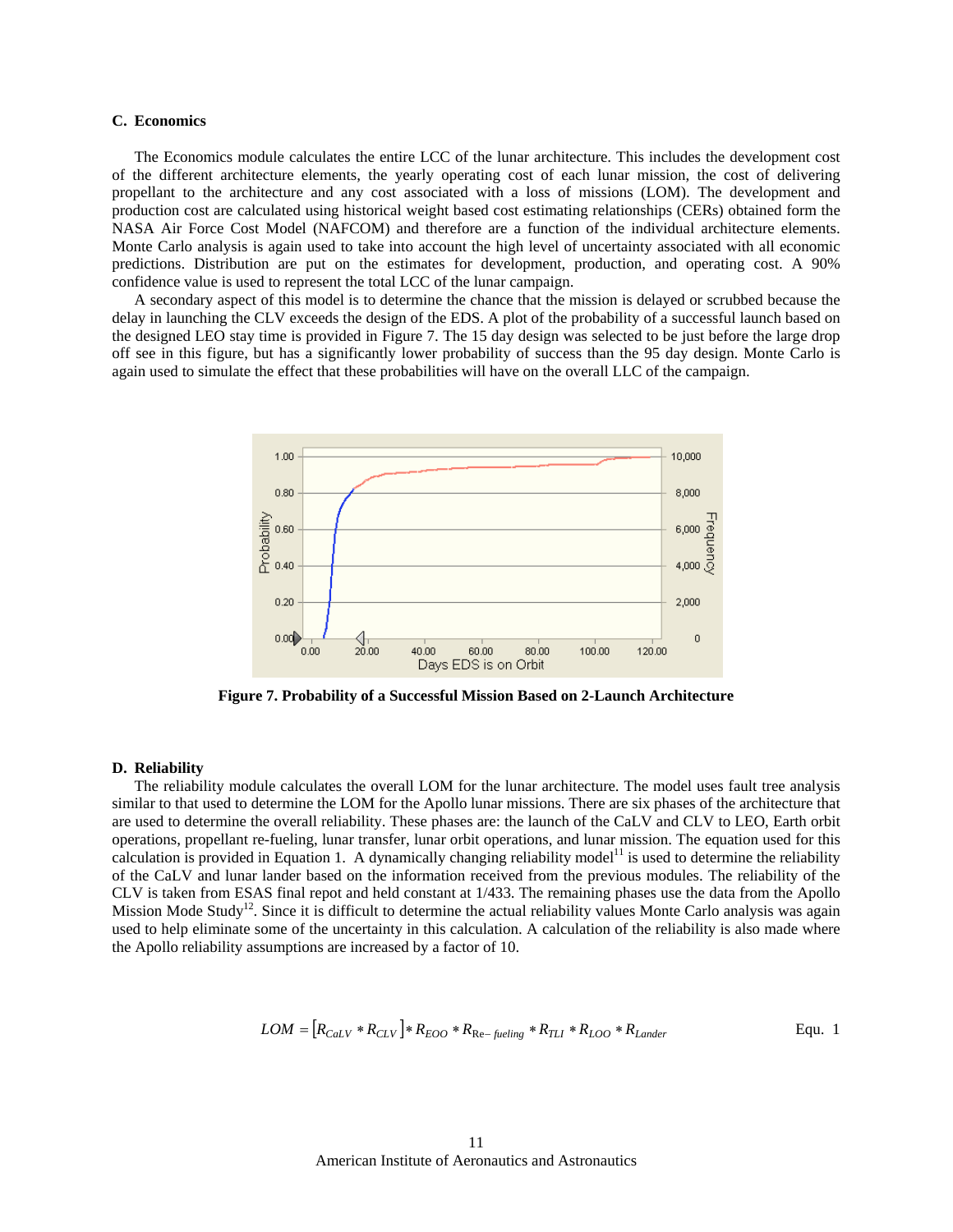# **E. Risk**

 The risk module provides an estimation of the technological development risk associated with maturing the technologies that are currently not at TRL 9. A list of the technologies that factor into the risk calculation is provided in Table 3 along with the TRL number assumed for each. Any other technology is assumed to effect all designs and such will not effect the relative comparison of the risk score. The risk associated with developing each technology is assumed to be an exponentially increasing function of TRL. The lower the TRL the greater the risk to fully mature the technology. The total risk score for each design is a summation of the individual risk score for each technology.

| <b>Technology</b>        | TRL. | <b>Risk Score</b> |
|--------------------------|------|-------------------|
| <b>Ascent Engine</b>     |      |                   |
| Hypergol                 |      |                   |
| I OX/CH4                 |      | ว จว              |
| $LOX/LH2$ (pump)         |      | 7 15              |
| OX/LH2 (pressure)        |      | 715               |
|                          |      |                   |
| <b>Mitigation Method</b> |      |                   |
|                          |      | 15                |
| ∪rvo-coolers             |      |                   |
|                          |      |                   |
| Re-fueling               |      |                   |

**Table 3. Technology TRL Levels** 

 The simulation takes approximately 6 seconds to run, most of which is required to run the 10,000 Monte Carlo calculations.

# **V. Sample Results**

This section will outline two samples cases that use this simulation environment to investigate how propellant refueling effect the design of the lunar architecture. The first sample case increases the propellant that is burned on the upper stage of the CaLV and the second case removes the LOX from the EDS and allows the CaLV to adjust its over all size. These two cases should provide the reader with a better understanding of the results and information that can be achieved through this simulation.

### **A. Sample Case #1**

For this example a set of 80 design cases were run using the four input variables provided in Table IV. The simulation required approximately eight minutes to run.

| Variable                            |      |             | Inputs    |           |            |
|-------------------------------------|------|-------------|-----------|-----------|------------|
| AS Mitigation                       | ML I | Cryo-cooler |           |           |            |
| Ds Mitigation                       | ML J | Crvo-cooler |           |           |            |
| <b>Additional Propellant Burned</b> | 0 lb | 25,000 lb   | 50,000 lb | 75,000 lb | 100.000 lb |
| Lander Stage Re-fueled              | None |             | AS        | AS and Ds |            |

|  |  |  |  |  |  |  |  | Table IV. Sample Case #1. Increase Upper Stage Propellant Burned Inputs |
|--|--|--|--|--|--|--|--|-------------------------------------------------------------------------|
|--|--|--|--|--|--|--|--|-------------------------------------------------------------------------|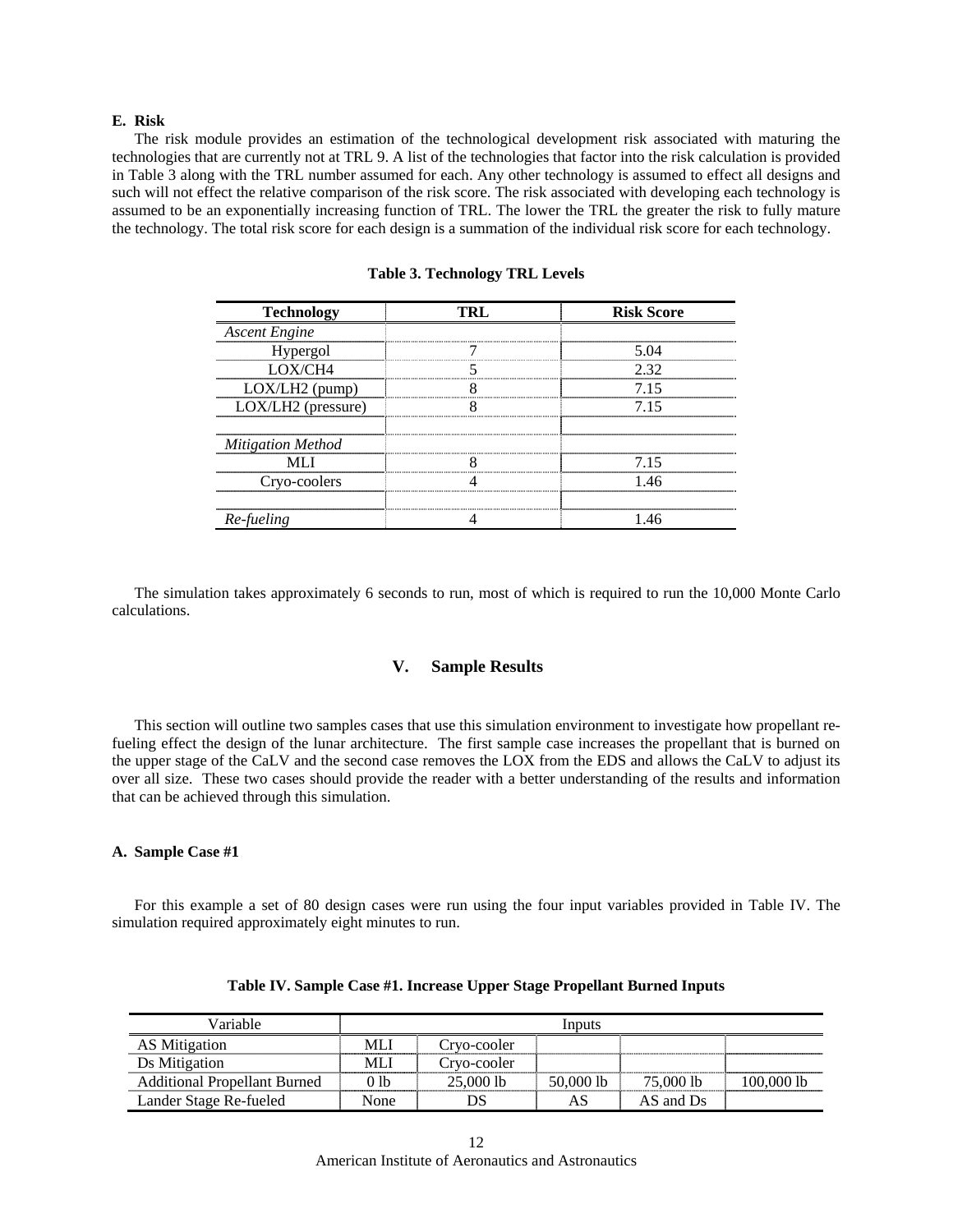The results of this simulation are provided in Figure 8. Taking a look at the set of blue dots first, which represent the total LCC for the lunar architecture. There are three trends that can be seen in this data. The first is the local set of four data point that in general form a horizontal line with little variation in total LCC. These points represent the four combinations of mitigation methods that can be used on the ascent and descent stages of the lander. Note that they tend to have little effect on the overall cost of the architecture. The second trend to note is the five sets of these four points that increase in LCC. These points represent an increase in the amount of propellant that is re-fuelled in the architecture. It is not surprising that the cost of the architecture increases, the goal of these cases is to improve the capability of the architecture not lower the cost of the campaign. The final trend is the results for the different refueling strategist on the lander. Due to the additional propellant delivery requirements the more re-fueling that is required the greater the cost of the architecture.

The average cost of delivering propellant to the lunar surface shows similar trends as that seen in the LCC data. The results however tend to decrease with an increase in propellant delivery. This suggest that the architecture's ability to deliver payload to the lunar surface become more efficient with an increase in propellant delivery. There is also a lower limit to this efficiency that can be achieved no mater how much propellant is delivered to the architecture. This is due to the fact that there is a certain amount of infrastructure that must be developed in order to accomplish the lunar mission. The limit on the \$/lb to the lunar surface is approximately \$5,000/lb of payload. Due to this limitation there is little improvement that can be achieved through propellant re-fueling on the lunar lander, unless a greater payload capability is all that is desired. Again the mitigation method selected had little impact on the lunar surface payload efficiency.



**Figure 8. Sample Case #1. Increase Upper Stage Propellant Burned** 

### **B. Sample Case #2**

For this example a set of 40 design cases were run using the 3 input variables provided in Table V. The simulation required approximately 4 min to run. The LOI maneuver refers to what stage performs this maneuver, in this simulation only the EDS and DS were considered.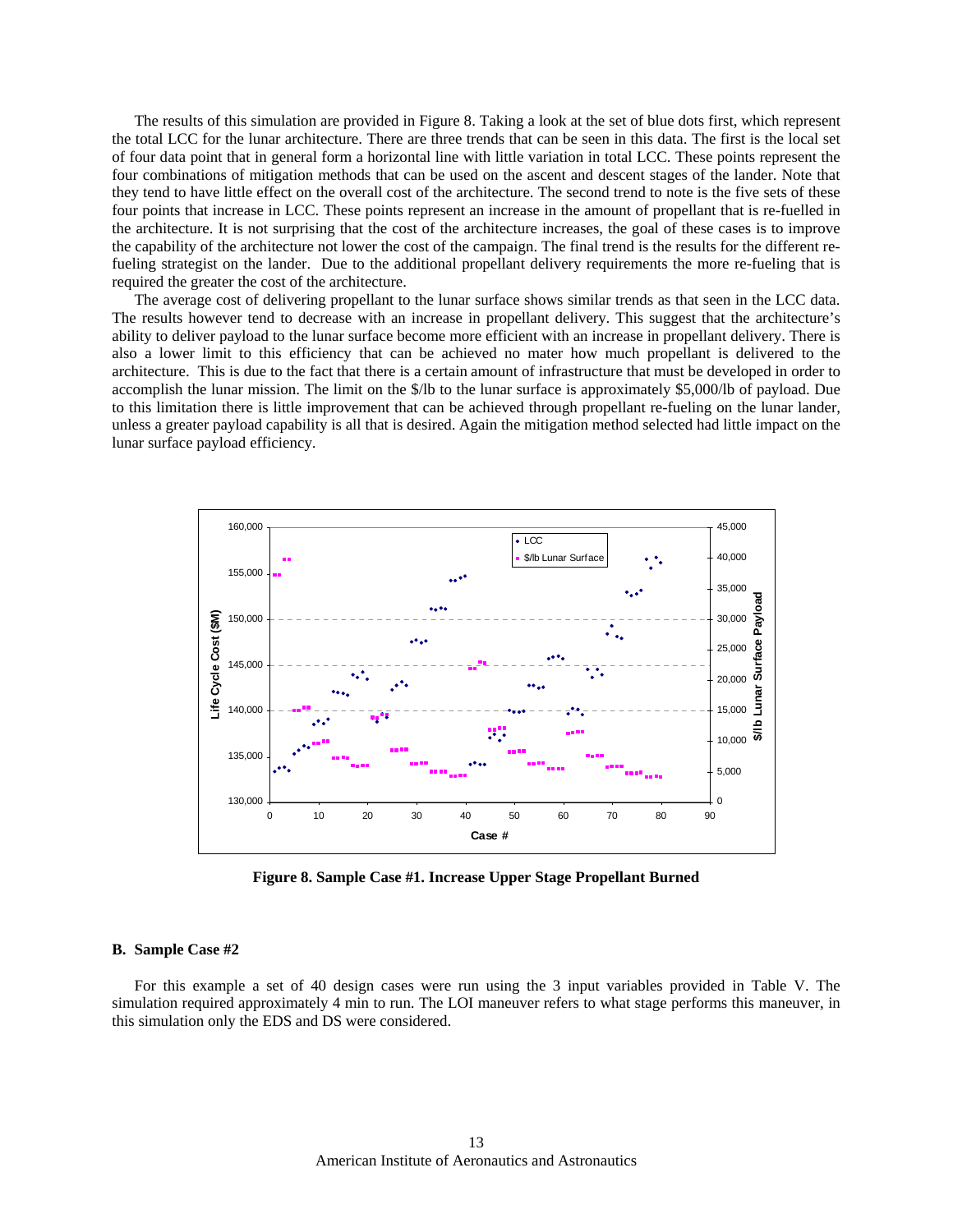| Variable                          |          |            | Inputs                            |                   |            |
|-----------------------------------|----------|------------|-----------------------------------|-------------------|------------|
| AS Engine                         | Hypergol | LOX/CH4    | LOX/LH <sub>2</sub><br>(pressure) | LOX/LH2<br>(pump) |            |
| <b>LOX TLI Propellant Removed</b> | 0 lb     | 25,000 lb  | 50,000 lb                         | 75,000 lb         | 100,000 lb |
| LOI Maneuver                      |          | <b>EDS</b> |                                   |                   |            |

**Table V. Sample Case #2. Allow CaLV to Decrease in Size Inputs** 

There again is some useful information that can be taken from the results of this simulation that help to characterize how propellant re-fueling effect the design of the lunar architecture. The two over all trend lines seen in Figure 9 suggest that if the LOI maneuver is performed by the EDS that a lower life cycle cost can be achieved. In this case the additional LOX required for this maneuver is provided through propellant re-fueling once the EDS reaches LEO. This reduction in LLC is due to the decrease in size of the lander that is achieved by reducing the total propellant that that must be carried on the lander. Reducing the size of the lander has a drastic effect on the size of the CaLV which is one of the most costly elements of the architecture.

Increasing the amount of propellant that is provided to the architecture has little effect on the over all cost. When the TLI propellant is removed there is a decrease in the development and production cost of the architecture, but this is countered by the additional cost of providing the propellant to LEO. The major improvement here comes from allowing the EDS to perform the LOI maneuver and not from decreasing the amount of TLI propellant that is carried on the CaLV. These results show that the LOX/LH2 pressure feed engine has the highest LLC of all foru engines considered.



**Figure 9. Sample Case #2. Allow CaLV to Decrease in Size** 

The results from these two studies show that an improvement in the architectures efficiency and payload capability can be achieved by increasing the amount of propellant burned during the ascent, but comes at an increase in the overall cost of the architecture. The cost of the architecture can be reduced by allowing the EDS stage to perform the LOI maneuver and only a small improvement is seen when the TLI propellant is removed from the CaLV and the vehicle is allowed to decrease in size.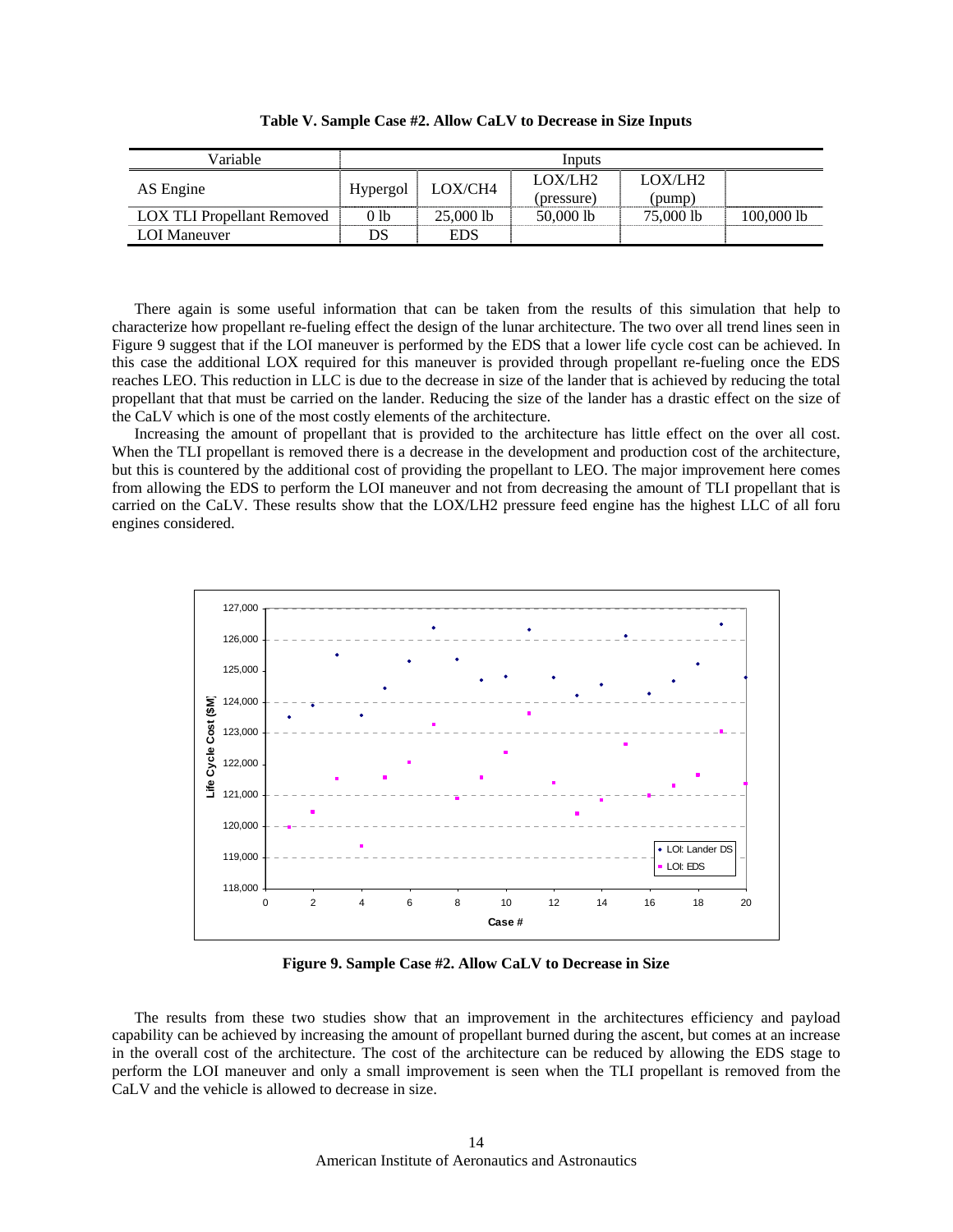# **VI. Conclusion**

This paper described the development and implementation of a lunar architecture simulation environment capable of evaluating the use of propellant re-fueling. A discussion of the work done to date applying propellant refueling to lunar architecture, and the short comings of this work was addressed. A trade space was then presented that would fully investigate how this capability could be applied to the current lunar architecture and determine if such a capability would improve the overall design. The use of the simulation is required if the entire trade space is to be investigated within a reusable time frame. Using the simulation the entire trade space can be evaluated within a single day. If these cases were done manually it would take weeks or even months to fully evaluate all the combinations of interest. Two example studies were provided to describe the outputs of the simulation and provide an initial look at the results of implementing this capability into the architecture. It was shown that both a lower cost and/or greater payload capability could be accomplished through the use of on-orbit propellant re-fueling technologies.

A follow on paper will be presented at the 2007 International Astronautical Congress that will describe in much greater detail the results obtained from the entire trade space. It will also discuss the required cost of re-fueling that must be achieved in order to make this capability a viable option for future exploration missions. This is a key aspect of this work and will be the main focus of the follow on paper.

# **VII. References**

<sup>1</sup> Stanley, D., et. al. Exploration Systems Architecture Study Final Report, Summer 2006.

<sup>2</sup> Wilhite, A., Reeves, D., Stanley, D., Wagner, J., "Evaluating the Impacts of Mass Uncertainty on Future Exploration Architectures," AIAA-2006-7250, AIAA Space 2006 Conference, San Jose, California, 2006

<sup>3</sup> Boretz, J.E., "Orbital Refueling Techniques, " Journal of Spacecraft and Rockets, Volume 7, Number 5, 1970, pp. 513-522.

<sup>4</sup> Smith, R.K., Seventy-Five Years of Inflight Refueling: Highlights, 1923-1998, Air Force History and Museums Program, Washington, D.C., 1998.

<sup>5</sup> Cady, E.C., "Cryogenic Propellant Management Architectures to support the Space Exploration Initiative, "AIAA Space Programs and Technologies Conference, Huntsville, Alabama, 1990.

<sup>6</sup> Folta, D.C., Vaughn, F.J., westmayer, P.A., Rawistscher, G.S., Bordi, F., "Enabling Exploration Missions Now: Application of On-Orbit Staging," 2005 AAS/AIAA Astrodynamics Specialist Conference, Lake Tahoe, California., 2005.

<sup>7</sup> Teets, E. H., Ehernberger, J., Bogue, R., Ashburn, C., "In-space Cryogenic Propellant Depot Potential Commercial and Exploration Applications," NTRS-2007-0003598

<sup>8</sup> Malone, B., Papay, M., "ModelCenter: An Integration Environment for Simulation Based Design," Simulation Interoperability Workshop, Orlando, FL, Mar., 1999.

<sup>9</sup> Young, J., Thompson, R., Wilhite, A., "Architecture Options for Propellant Re-supply of Lunar Exploration Elements," AIAA 2006-7237, AIAA Space 2006 Conference, September 2006, San Jose, CA.

 $10$  Street, D., "A Scalable Orbital Propellant Depot Design," Department of Aerospace Engineering, Georgia Institute of Technology, Atlanta, GA, 2005.